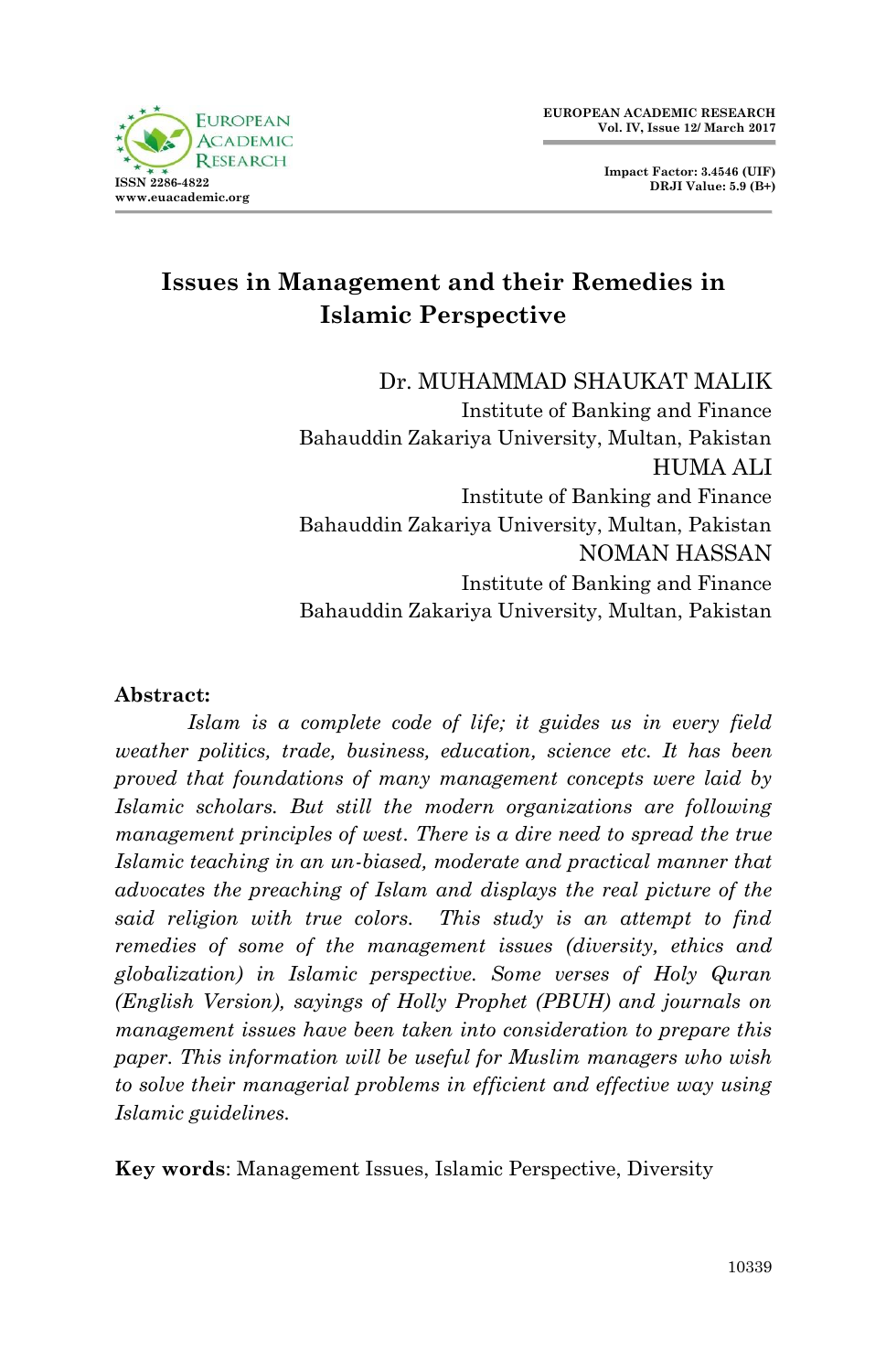Muhammad Shaukat Malik, Huma Ali, Noman Hassan*-* **Issues in Management and their Remedies in Islamic Perspective**

#### **1. INTRODUCTION**

Effective management is crucial for organization's success. But almost all organizations face some issues and challenges in achieving their goals and objectives. The adoption of Western practices in various aspects of management have caused gaps in justice, trustworthiness, responsibility and other values of workers in Muslim countries (Hashim, 2008). Islam as a complete code of life has a set of principles and guidelines to solve these issues faced by the management of an organization. According to Robbins (2010), the most recent issues or challenges faced by management include managing workforce diversity, globalization, managerial ethics, managing change and innovation, planning effectively in an uncertain environment and adaptation to the technological advancements. This study attempts to find out the basic guidelines laid down in Islam for solving some of the most common issues faced by management i.e. workplace diversity, managerial ethics and globalization. Following is a brief introduction of these issues.

One of the most important issues facing management in 21st century is managing the workplace diversity. Workplace diversity may be defined as variety of differences between people in an organization. Diversity includes differences of race, gender, ethnic group, age, personality, culture, language, education, background, and more. Diversity not only involves ones perception about himself but also how he perceives others. Whereas the process of diversity management is intended to create and maintain a positive work environment where the similarities and differences among employees are valued, so that all can be encouraged to reach their potential and work as a team to achieve an organization"s strategic goals and objectives (Patrick & Kumar. 2012). Diversity management is currently becoming a challenge and an opportunity for managers, representatives of governmental institutions, non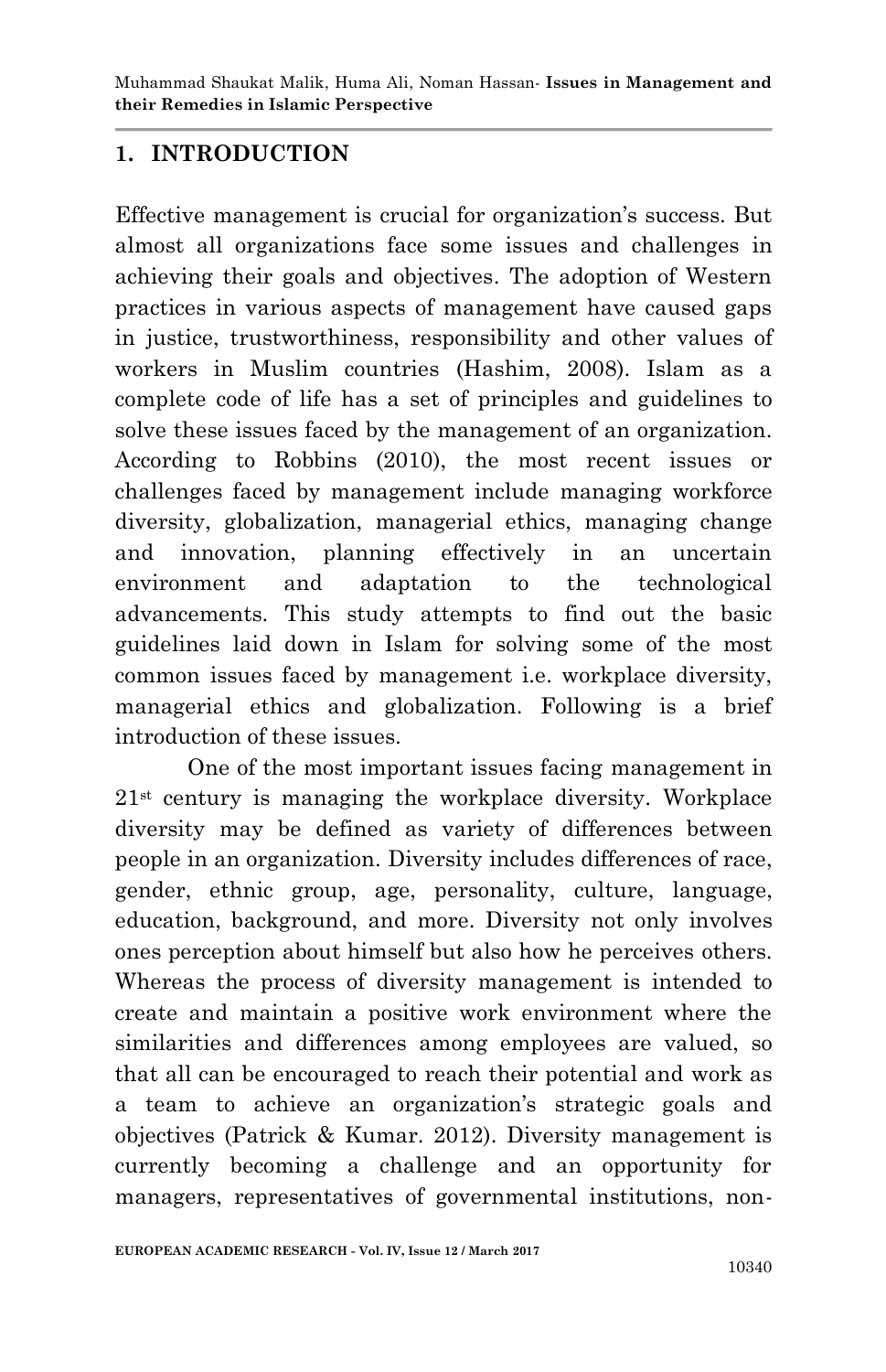profit organizations and also for representatives of educational institutions. It is a challenge bringing organizations a significant competitive advantage (Egerova, 2012).

Another important issue addressed in this paper is "Managerial Ethics". Ethics is study of how our decisions affect other people. It is the study of people"s right and duties. The decisions made by managers have a broad reach they influence both inside and outside the organization. So, managers must follow ethical norms and consider social responsibilities. But now days managers are turned into money minting machines and companies are trying to squeeze the last drop of blood out of their bodies in order to earn more. A Manager must be a role model for his subordinates and his decisions must be based on ethical grounds and Islamic Managerial Ethics provides the foundation for framing this role model (Abbas et al., 2012).

Third issue facing management is globalization. Globalization phenomenon is getting popular these days. The term globalization may be defined as the increasing connectivity or the decreasing gap among nations and people around the globe by means of trade, investment, travel, culture, technological advancements and other forms of interaction. This process is a combination of economic, technological, socio cultural and political forces (Pakeeza & chishti 2012).Global managers have to work in boundary less world. They are responsible for utilizing human, financial, informational, and physical resources in ways that facilitate their organization"s overall objectives in turbulent and sometimes hostile environments about which they often understand very little.

Following the introduction, Section 2 discusses literature review with immense study of diversity, managerial ethics and globalization in Islamic perspective. Section 3 concludes overall concepts of the study and section 4 gives recommendations and suggestions.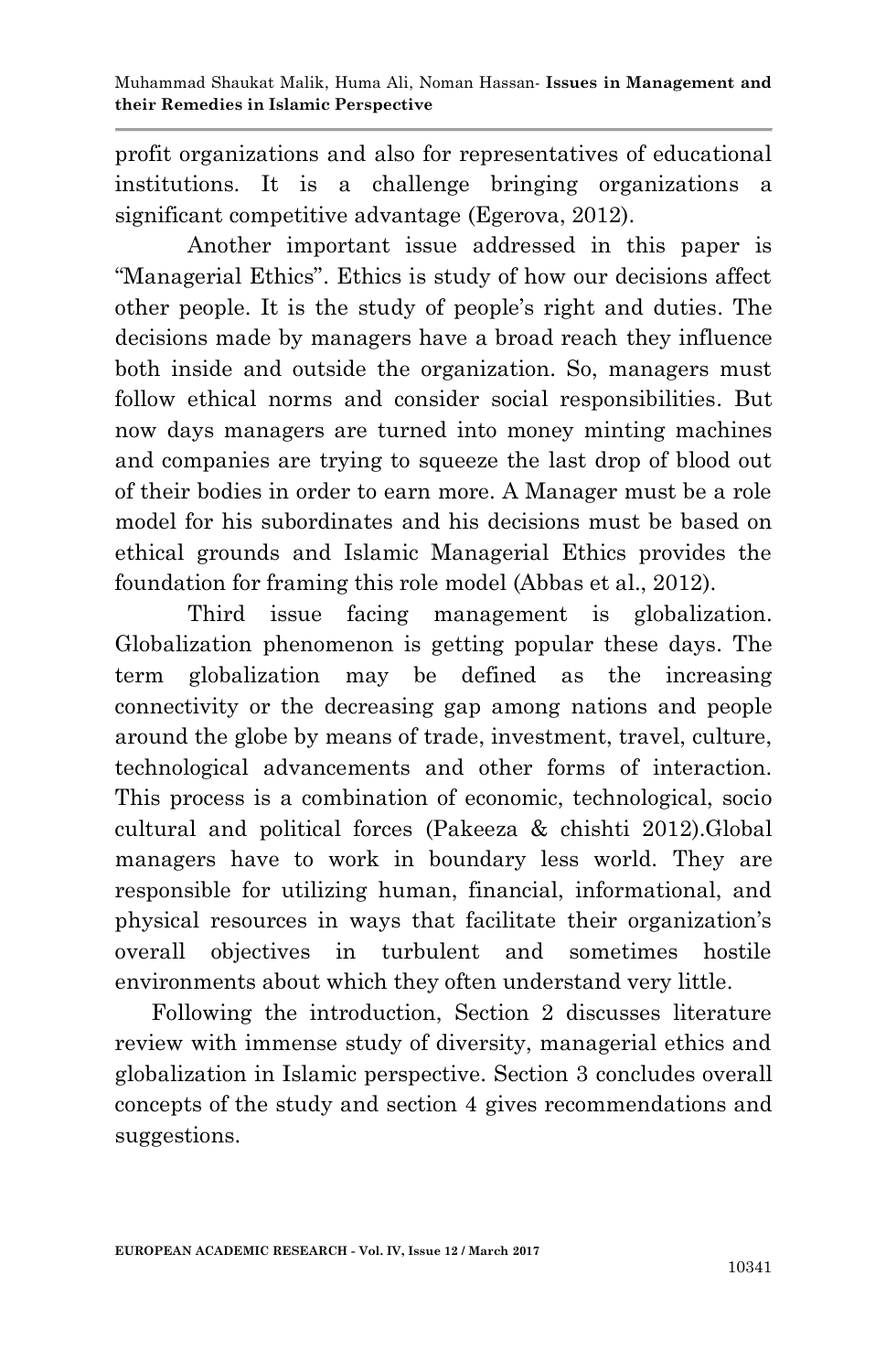# **2. LITERATURE REVIEW**

In literature review the Quran, Hadith and different articles have been studied to define first, what Islam is and then to determine the Islamic perspective and remedies on these issues.

## **2.1 Meaning of Islam**

Islam is an Arabic word which means to submit to the will of God in words and deeds and the Muslim"s ultimate goal is to strive to achieve a peaceful and healthy society by following the guidance of the Almighty Allah. Many of the Muslims in the Arab world are that by name only and their knowledge of Islam is limited to basic rituals of making ablution and performing the five daily prayers. It seems that Islam is a misunderstood religion even by those who belong to it (Branine & Pollard, 2010). However According to Ali, (2008) Islam is more than just a belief. It is a complete code of life, because it goes beyond acts of worship and guides us on all social and economic activities. According to Branine & Pollard, (2010) all economic and social activities in Islam are guided by three basic principles:

(1) All wealth and resources are owned by Allah

(2) Humans manage wealth and resources of Allah as His trustee and

(3) Those most loved by God are those who are most pious, helpful and useful to other creations, including humans, animals and the environment.

On the basis of these socio-economic principles, Islamic management was derived. So Islam is the religion of Muslims (Hashim, 2012). As in the holy Quran Allah says "This day, I have perfected your religion for you, completed my favor upon you, and have chosen for you Islam as religion" (Surat Al-Maeda, verse 3). Now if someone seeks another religion for himself, so Allah says "And whoever seeks a religion other than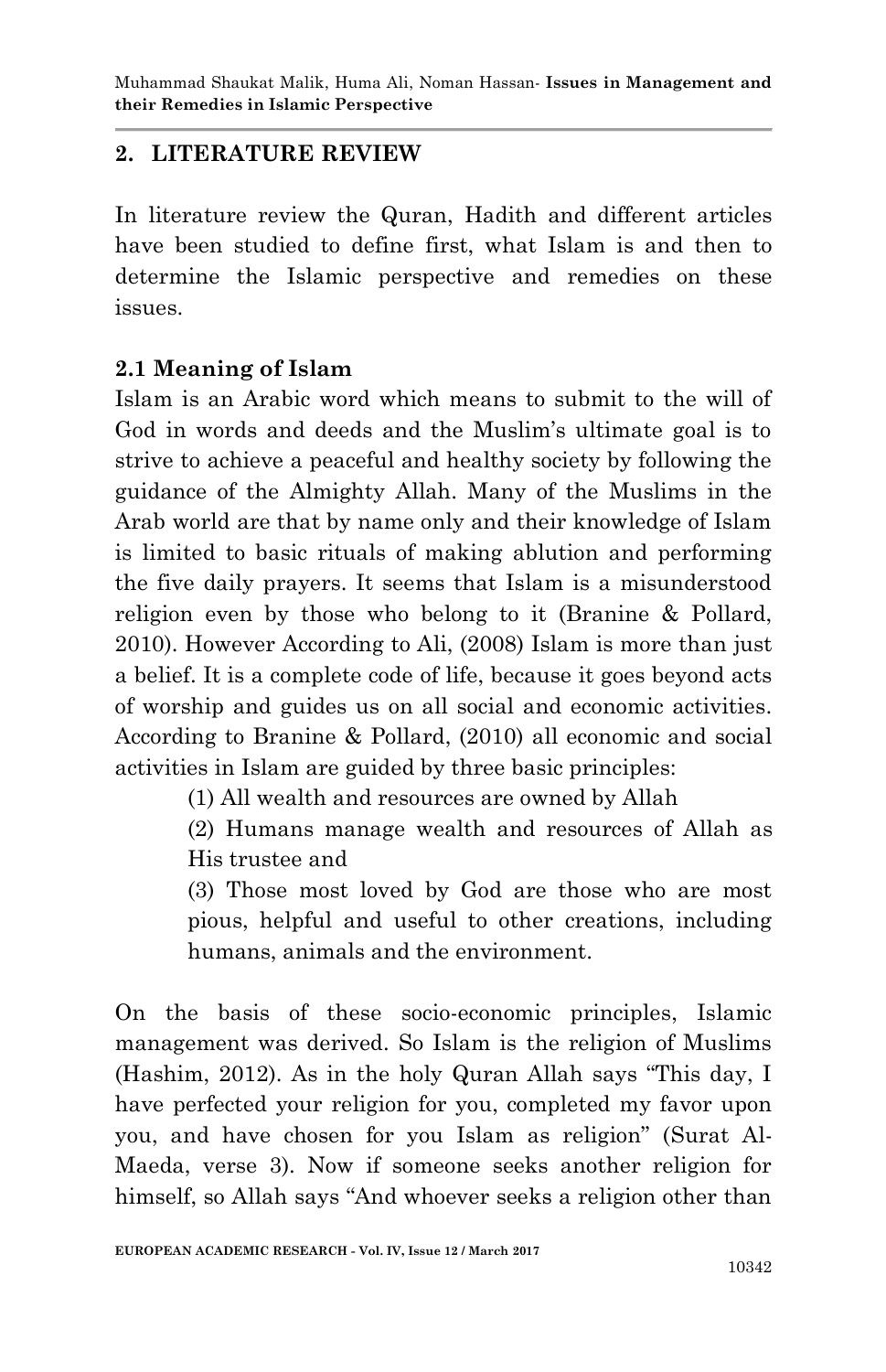Islam. It will never be accepted of him, and in the Hereafter he will be the one of the losers". (Surat Al 'Imran, verse 85) Quran says "O you believe enter perfectly into Islam and follow not the footsteps of Satan" (Surat Al-Baqarah, verse 208). So Islam then is not only a religion, but it is also a set of values that governs various aspects of human life. Islam has a significant impact, not only on economic and political organizations, but also on human relationships (Branine & Pollard, 2010).

#### **2.2 Diversity in Islamic Perspective**

The concept of diversity can be easily found in several verses of the Holy Quran and the Prophet"s tradition (Sunnah). The concept of diversity in Islam has been created by the Almighty, Allah said,

"O mankind! We created you from male and female and made you into nations and tribes, that ye may know each other (not that ye may despise each other). Verily, the most honored of you in the sight of Allah is he who is the most righteous of you. And Allah has full knowledge and is fully informed."(Surat Hujurat, verse 13). And "If thy Lord had so willed, He could have made mankind One People: but they will not cease to be diverse."(Surat Hood, verse 118).

It is clear from these Quranic verses that Allah has intentionally created diversity and diversity is the basic feature in God's creations; there is diversity among nations, tribes, diverse weather systems, seasonal change, and night and day, all are evidences to show that the almighty value diversity and co-existence between the various elements of His creation. But in spite of this diversity, all human are equal in the sight of Allah and no one is superior to other on any basis except the one who is most righteous (Muhtada, 2012).

Muhtada, (2012) further states that, the differences of race and language are illustrated as the signs of God. The Quran **(**Surat Rum, verse 22**)** says, "And of His signs are the creation of the heavens and the earth and the diversity of your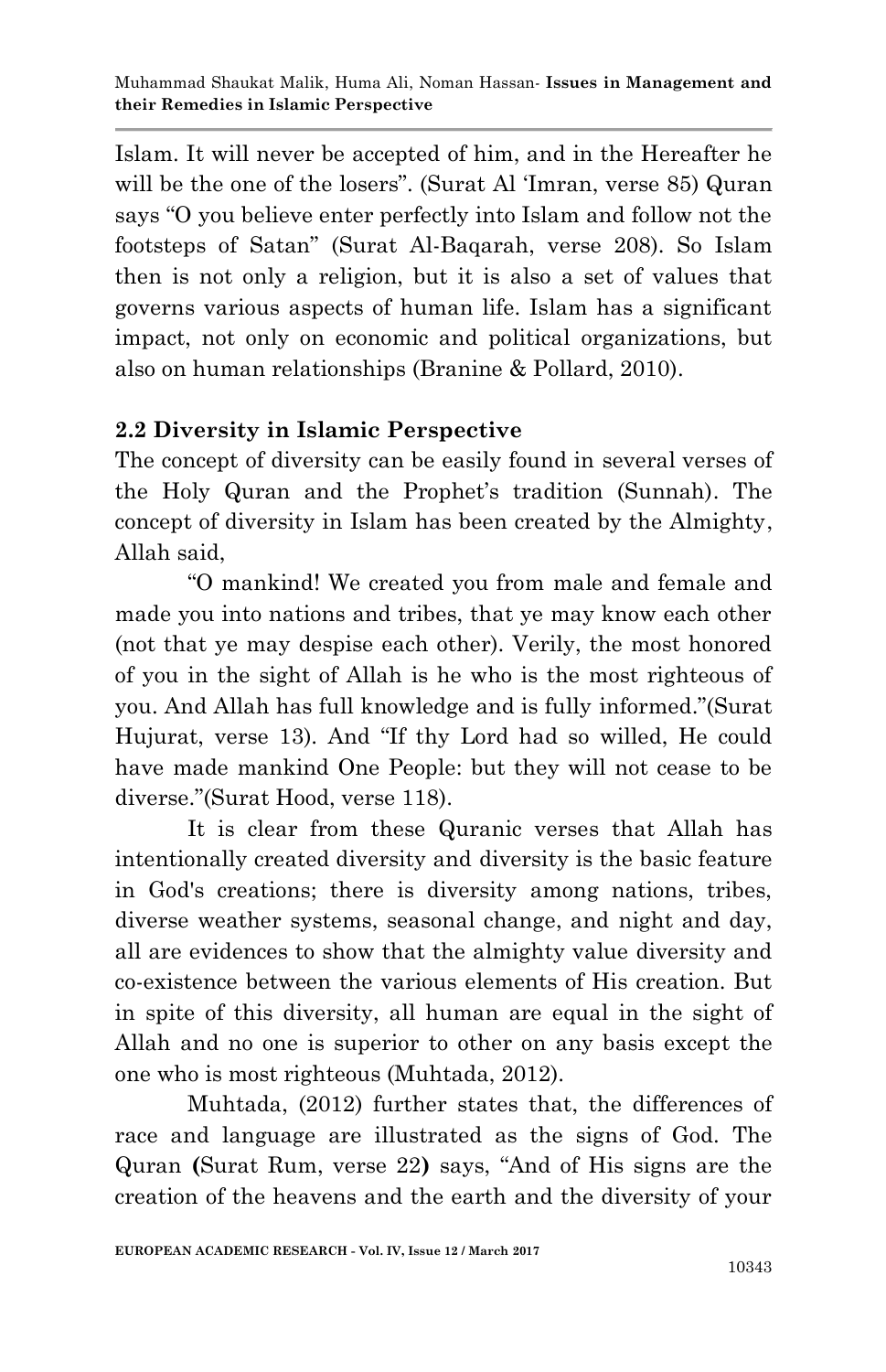tongues and colors. Surely there are signs in this for the learned." It is implied in the verse that management should respect diversity and learn from it.

Quran also emphasizes on gender equality, it is reflected through several verses that treat male and female equally without any discrimination. The Quran (Surat An-Nisa, verse 124) says, "If any do deeds of righteousness, be they male or female -and have faith, they will enter Heaven, and not the least injustice will be done to them". This verse indicates that all human beings, male or female, are the same before God, so the managers should not judge them on the basis of their gender instead they should be judged on the basis of their performance (Muhtada, 2012).

The recognition of diversity can also be found in the Prophet's tradition (Sunnah). In the last sermon of Hajjtul-Wida, Muhammad (PBUH) emphasized on the equal position of human beings He said: "All mankind is from Adam and Eve. An Arab has no superiority over a non-Arab, nor does a non-Arab have any superiority over an Arab; white has no superiority over black, nor does a black have any superiority over white; [none have superiority over another] except by piety and good action. Learn that every Muslim is a brother to every Muslim and that the Muslims constitute one brotherhood. Nothing shall be legitimate to a Muslim which belongs to a fellow Muslim unless it was given freely and willingly. Do not, therefore, do injustice to yourselves" (Muhtada, 2012).

## **2.3 Managerial ethics in Islamic perspective**

A Manager within an organization has certain authorities and responsibilities to get the job done through people. Quran clarifies this standing as "We raise some of them above others in ranks, so that some may command work from others". (Surat Al-Zakahraf, verse 32). So a manager must be a role model for his followers because strength of a manager is his character and the source of inspiration for others. In addition this verse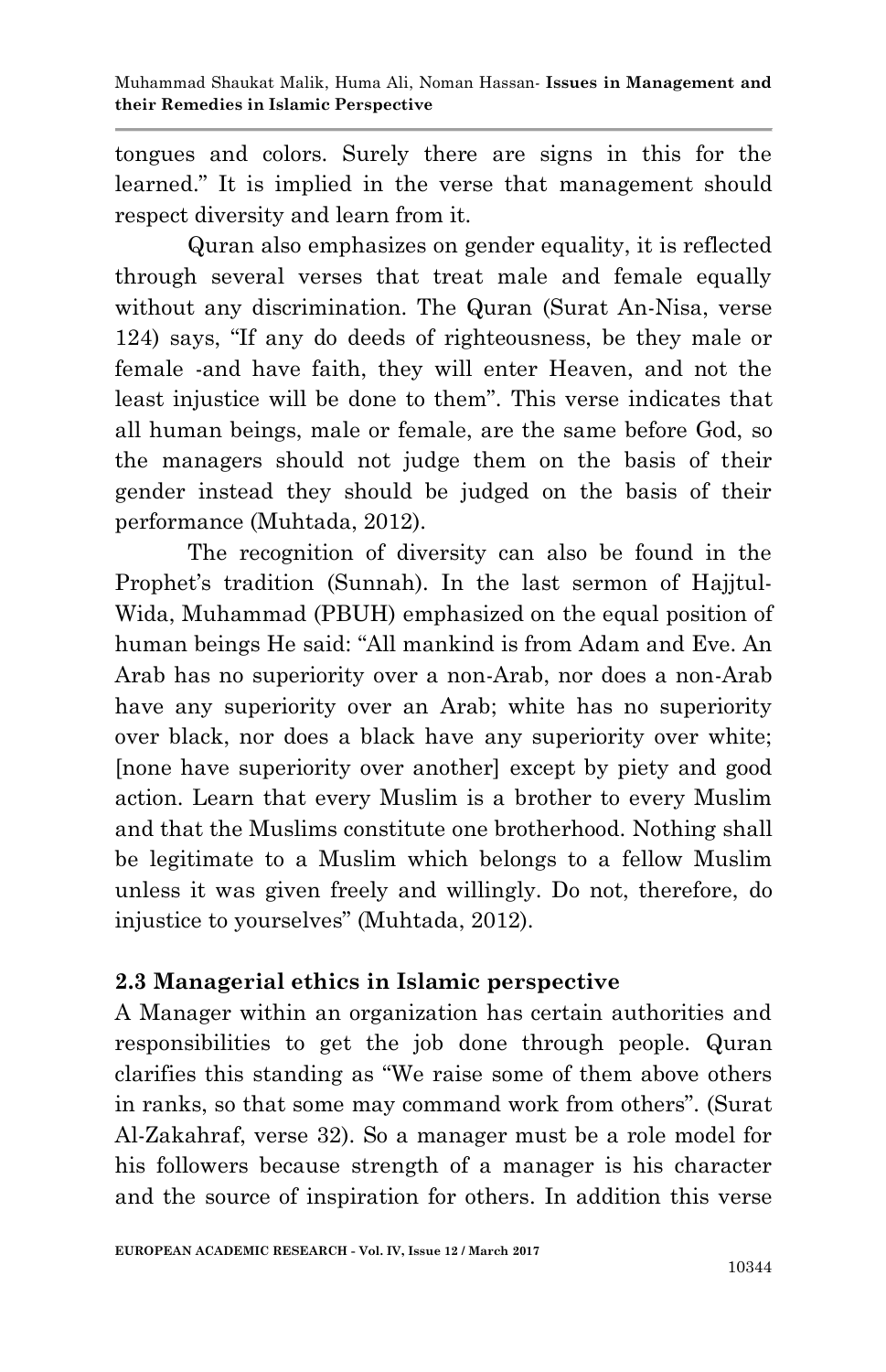also emphasizes on the creation of appropriate hierarchies within the organization and the division of responsibilities according to individual capabilities (Abbas et al., 2012).

In Islam much emphasis is given on the moral character of someone, a number of Quranic verses and sayings of Holy Prophet (PBUH) can be found explaining the ethical norms and moral codes one must follow, not only in personal and family life but also to follow in business dealings and transactions (Hashim, 2012). In one hadith prophet Muhammad (PBUH) said "I have been sent for the purpose of good morals" and also said that "the best among you is one whose character is best" (agreed). In Quran Allah says" ye have indeed in the messenger of Allah an excellent exemplar" (Surat Al-Aḥzāb, verse 21).

Abbas et al., (2012) have stated that Islam has given a three dimensional ethical system, based on the Quranic verse, "You are the best of peoples, evolved for mankind, enjoining what is right, Forbidding what is wrong, And believing in Allah" (Surat Al Imran, verse110).

According to them the above verse has three basic dimensions for Muslims as: 1 Right (Khair) 2 Wrong (Shar) 3 Faith (Tawheed). **Khair** means that the manager or the management should do the right things which are good for both the organization and the society, the benefit of organization or one party should not be at the expense of other party. The Qur'an says: "As to those who believe and work righteousness, verily We shall not suffer to perish the reward of any who do a (single) righteous deed." (Surat Al-Kahaf, verse30). Hashim, (2012) has quoted the saying of Holly Prophet (PBUH), "Be expeditious in doing goods". **Wrong** or Shar indicates that management should not only avoid the unethical practices itself but also forbid its employees and encourage and train them to perform their duties within the framework of ethics prescribed in Islam. After that there is a need of **Faith** (Tawheed) or strong believe in Allah that Allah is observing all of the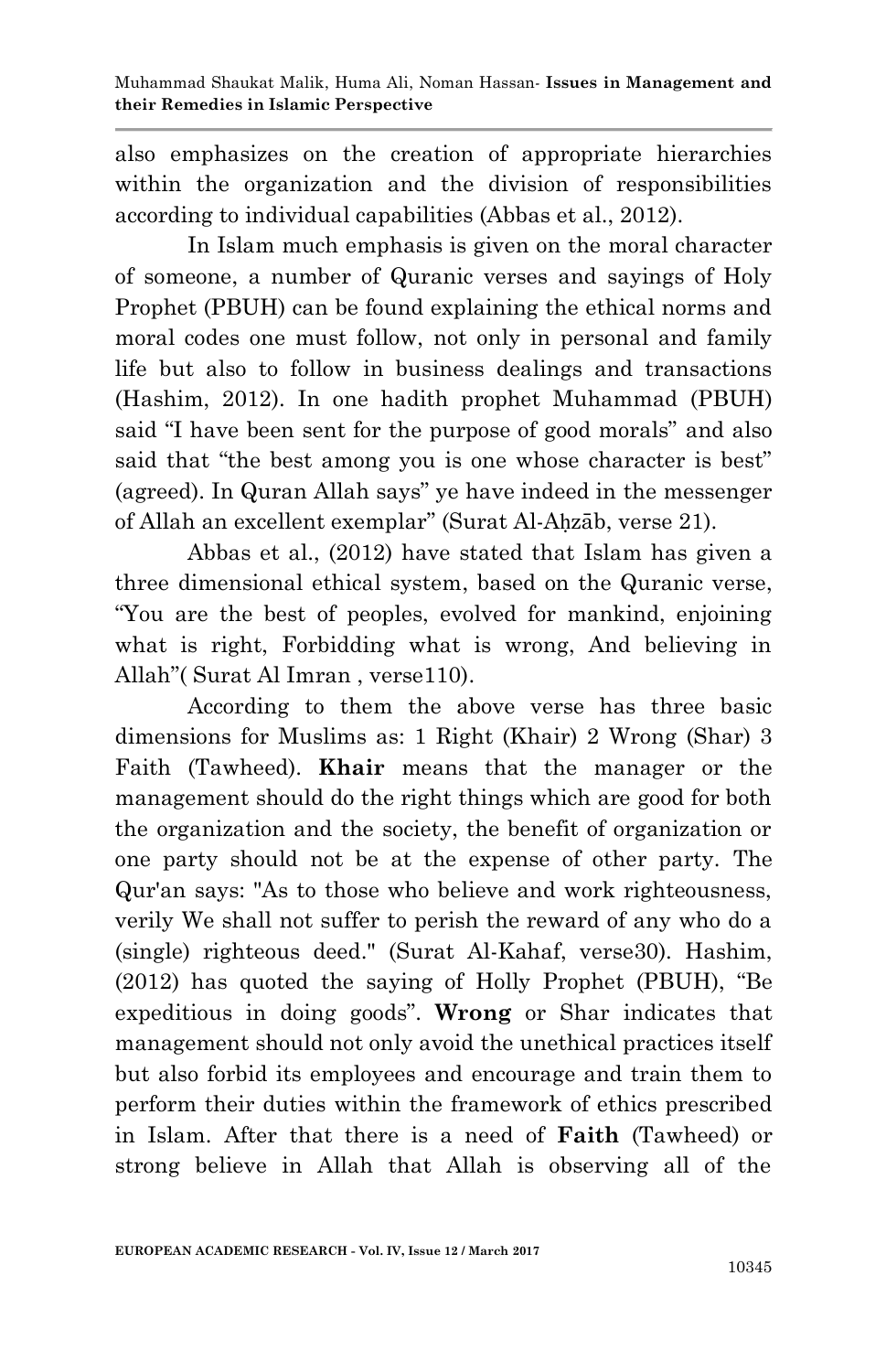activities and will reward or punish them on right or wrong deeds in the world hereafter.

## **2.4 Globalization in Islamic perspective**

According to Branine & Pollard, (2010) Islam has neither fully accepted globalization, nor rejected it. Some Arab countries perceive globalization as an opportunity for economic growth and display a level of modernity. Whereas according to Pakeeza & chishti, (2012) globalization is also seen as a threat, because in various aspects it clashes with the Islamic values, it has an impact on both national culture and Islamic beliefs. It is generally believed by Muslims that Globalization is being directed by the West. However the fact is that Islam has sent the message of universality and globalization fourteen centuries ago (Rifaie, 2005). As in Quran Allah says; "And We have not sent you, [O Muhammad], except as a mercy to the worlds" (Surat Al-Anbiyāa , verse 107) and, (Say: O men, I am sent unto you all, as a messenger of Allah). In these Quranic verses Allah has addressed the whole humanity by using the words "all" and "Worlds".

According to Rifaie, (2005) Islam emphasizes the mutual interest among people, irrespective of their national, racial gender, color or religious affiliation, as in Quran Allah says "and not let the hatred of others to you make you swerve and depart from justice. Be just: that is next to piety" (Surat Al Maeda, verse 8).

In Quran it is further stated that, "For each [religious following] is a direction toward which it faces. So race to [all that is] good. Wherever you may be, Allah will bring you forth [for judgment] all together. Indeed, Allah is over all things competent" (Surat Al-Baqarah, verse 148).

It is clear from the above Quranic verses that difference in culture, civilization, faith and belief should not be seen as a source of conflict and destruction instead it should be seen as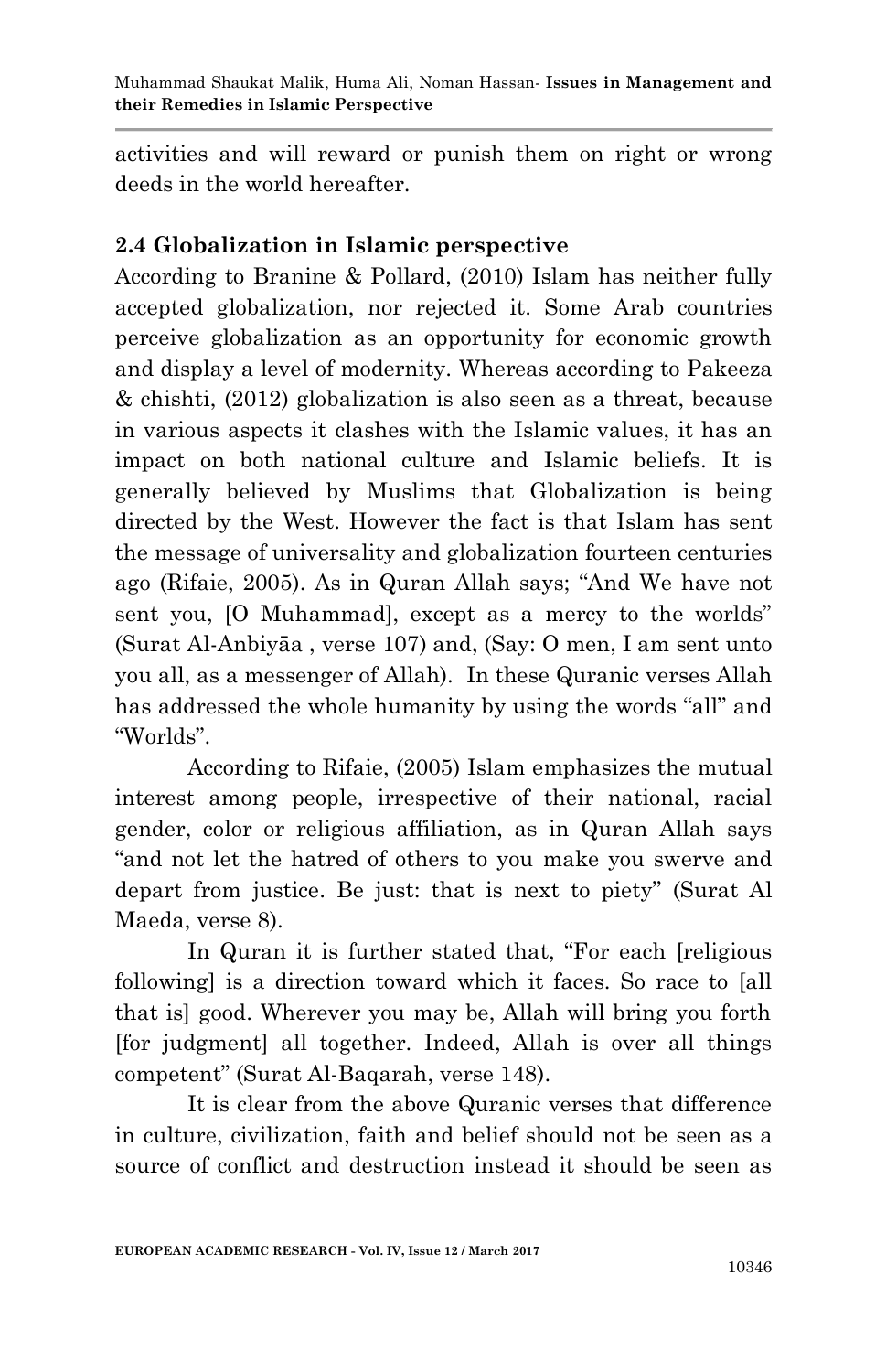an opportunity to compete and cooperate with one another in deeds which are good and beneficial for whole society.

# **3. CONCLUSION**

The objective of this study was to determine Islamic remedies for most frequently encountered issues of management like diversity management, managerial ethics and globalization. Several Quranic verses, sayings of Holly Prophet (PBUH) and other Islamic literature related to these problems have been studied and it is concluded that Islam has a complete guidance and solutions for such problems, but the need is to just explore and enhance once knowledge about these principles of Islam and then apply this knowledge in management practices. These Islamic remedies will also be useful for non-Muslim managers.

## **4. DISCUSSIONS AND RECOMMENDATIONS**

From the review of literature it has been clear that, Islam is the religion of Muslims, and Allah has made this religion perfect for us so the Muslims should not seek another religion for the solution of their problems. Islam has complete guidance on each and every aspect of life. Talking about diversity, Islam has clearly emphasized on the equality. No individual is superior to another on any basis except" Taqwa". So the managers, specifically the Muslim managers should provide equal employment opportunities to all and should not indulge in the practices of discrimination and biasness. They should not have barriers in implementing diversity in their workplace. Similarly managers should consult the Islamic guidelines to solve the ethical problems, as Islam has greatly emphasized on the concept of "right" and "wrong". They should be aware of the supremacy of Allah and avoid such practices which are against His will, no matter how much loss they have to bear. Because in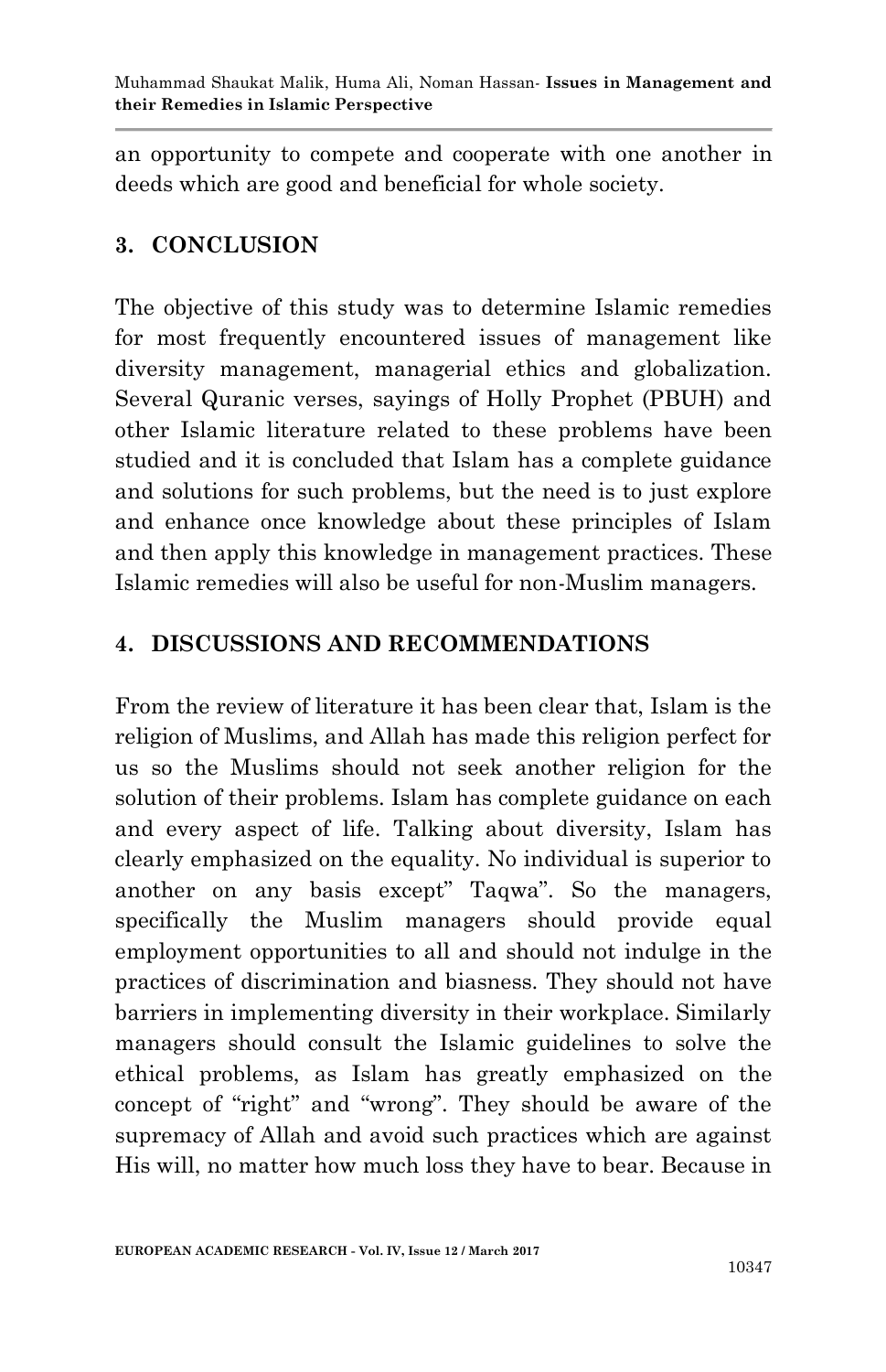this world they may get benefit from an unethical deed but in the world hereafter they would definitely suffer.

In the same way the Islamic literature about the issue of globalization is also revealed in the study, according to which the Muslim managers should not oppose to the trend of globalization because Islam from the beginning has laid great emphasize on universality and rational globalization. Allah is the creator of all the creations and Holy Prophet (PBUH) was sent for the guidance of humanity. Islam emphasizes the mutual interest among people, irrespective of their national, racial gender, color or religious affiliation. So the Muslims should cooperate with the non-Muslims and act as a partner in the right deeds, which are beneficial for the society. They should not view globalization as a threat rather it should be perceived as an opportunity to work for the welfare of whole society by partnering with foreign companies or non-Muslims.

#### **REFERENCES**

- 1. Abbas, R. Z., Gondal, I. A., Junaid, M. R., Rana, G. A., & Aslam, T. M. (2012). Managerial Ethics in Islamic Framework**.** *International Journal of Business and Social Science Vol. 3 No. 7.*
- 2. Ali, A. J. (2008), "Islamic work ethic: a critical review", Cross Cultural Management: *An International Journal, Vol. 18 No. 1, pp. 5-19.*
- 3. Branine, M. & Pollard, D., (2010).Human resource management with Islamic management principles. *Personnel Review Vol. 39 No. 6, pp. 712-727 q Emerald Group Publishing Limited.*
- 4. Egerova, D. (2012). Diversity management as a crucial issue of management in21st century. *Problems of MANAGEMENT in the 21st century Volume 3*